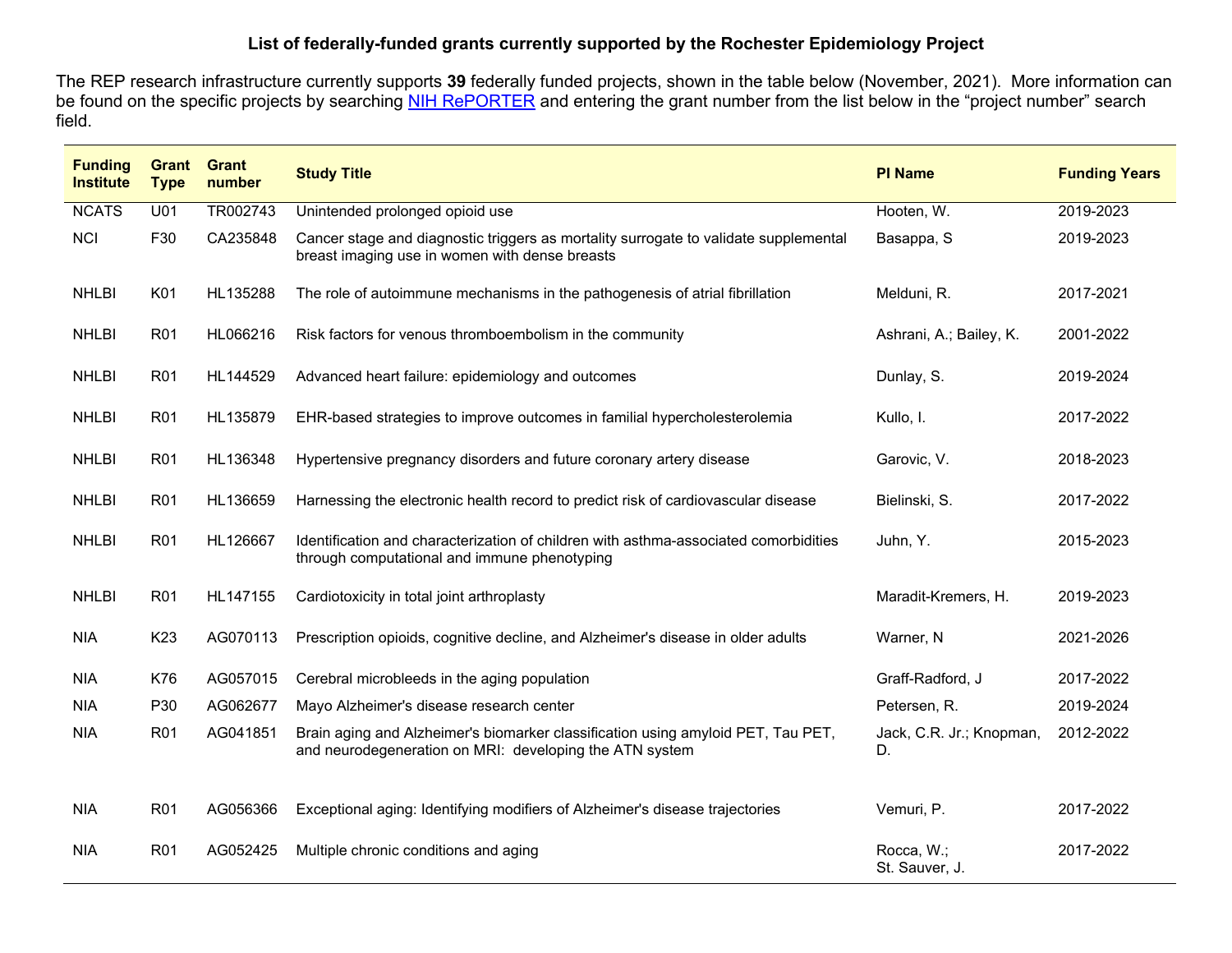| <b>Funding</b><br><b>Institute</b> | Grant<br><b>Type</b> | <b>Grant</b><br>number | <b>Study Title</b>                                                                                                                                  | <b>PI Name</b>                               | <b>Funding Years</b> |
|------------------------------------|----------------------|------------------------|-----------------------------------------------------------------------------------------------------------------------------------------------------|----------------------------------------------|----------------------|
| <b>NIA</b>                         | R <sub>01</sub>      | AG060920               | Risk of cognitive impairment and dementia in total joint arthroplasty                                                                               | Maradit Kremers, H.                          | 2019-2023            |
| <b>NIA</b>                         | <b>R01</b>           | AG068007               | Early detection of mild cognitive impairment, Alzheimer's disease and other dementias<br>using EHR                                                  | Sohn, S.                                     | 2020-2025            |
| NIA                                | R <sub>01</sub>      | AG068192               | Role of systemic inflammation in cognitive decline: rheumatoid arthritis as a prototype                                                             | Myasoedova, E.                               | 2020-2025            |
| NIA                                | R <sub>01</sub>      | AG058266               | Prevalence, etiology, and clinical implications of low count monoclonal B-cell<br>lymphocytosis (MBL)                                               | Slager, S.                                   | 2018-2023            |
| <b>NIA</b>                         | R <sub>21</sub>      | AG062580               | Multimorbidity, rurality, and outcomes in atrial fibrillation in the community                                                                      | Chamberlain, A.                              | 2019-2022            |
| <b>NIA</b>                         | R <sub>21</sub>      | AG064804               | Dementia and heart failure in the community                                                                                                         | Chamberlain, A.                              | 2019-2022            |
| <b>NIA</b>                         | R33                  | AG058738               | Interdisciplinary infrastructure for aging research: Rochester Epidemiology Project                                                                 | St. Sauver, J.; Olson, J.;<br>LeBrasseur, N. | 2018-2023            |
| NIA                                | R37                  | AG011378               | Disease pathways in the population determined by amyloid, tau, and<br>neurodegeneration imaging biomarkers                                          | Jack, C.R. Jr.                               | 1993-2023            |
| <b>NIA</b>                         | RF1                  | AG055151               | Reproductive Risk Factors for Alzheimer's disease dementia and pathology                                                                            | Mielke, M.                                   | 2017-2022            |
| NIA                                | RF1                  | AG072799               | Facilitate observational studies of Alzheimer's Disease and Alzheimer's Disease<br>related dementias using ontology and natural language processing | Xu, H; Liu, H.                               | 2021-2024            |
| NIA                                | U01                  | AG006786               | Alzheimer's disease patient registry                                                                                                                | Petersen, R.                                 | 1986-2024            |
| <b>NIA</b>                         | U54                  | AG044170               | Sex-specific effects of endocrine disruption on aging and Alzheimer's disease                                                                       | Mielke, M.                                   | 2012-2023            |
| <b>NIAMS</b>                       | P30                  | AR076312               | Core Center for Clinical Research in total joint arthroplasty                                                                                       | Berry, D.                                    | 2019-2024            |
| <b>NIAMS</b>                       | R <sub>01</sub>      | AR027065               | Epidemiology of age-related bone loss and fractures                                                                                                 | Khosla, S.; Amin, S.                         | 1980-2022            |
| <b>NIAMS</b>                       | R <sub>01</sub>      | AR046849               | Beyond heart disease in rheumatoid arthritis: Multimorbidity                                                                                        | Crowson, C.                                  | 2000-2023            |
| <b>NICHD</b>                       | R <sub>01</sub>      | HD099147               | Neuroimaging studies in pediatric anesthesia neurotoxicity                                                                                          | Warner, D.                                   | 2020-2024            |
| <b>NIDDK</b>                       | K <sub>23</sub>      | DK121888               | Skeletal consequences of mild autonomous cortisol secretion                                                                                         | Bancos, I.                                   | 2019-2023            |